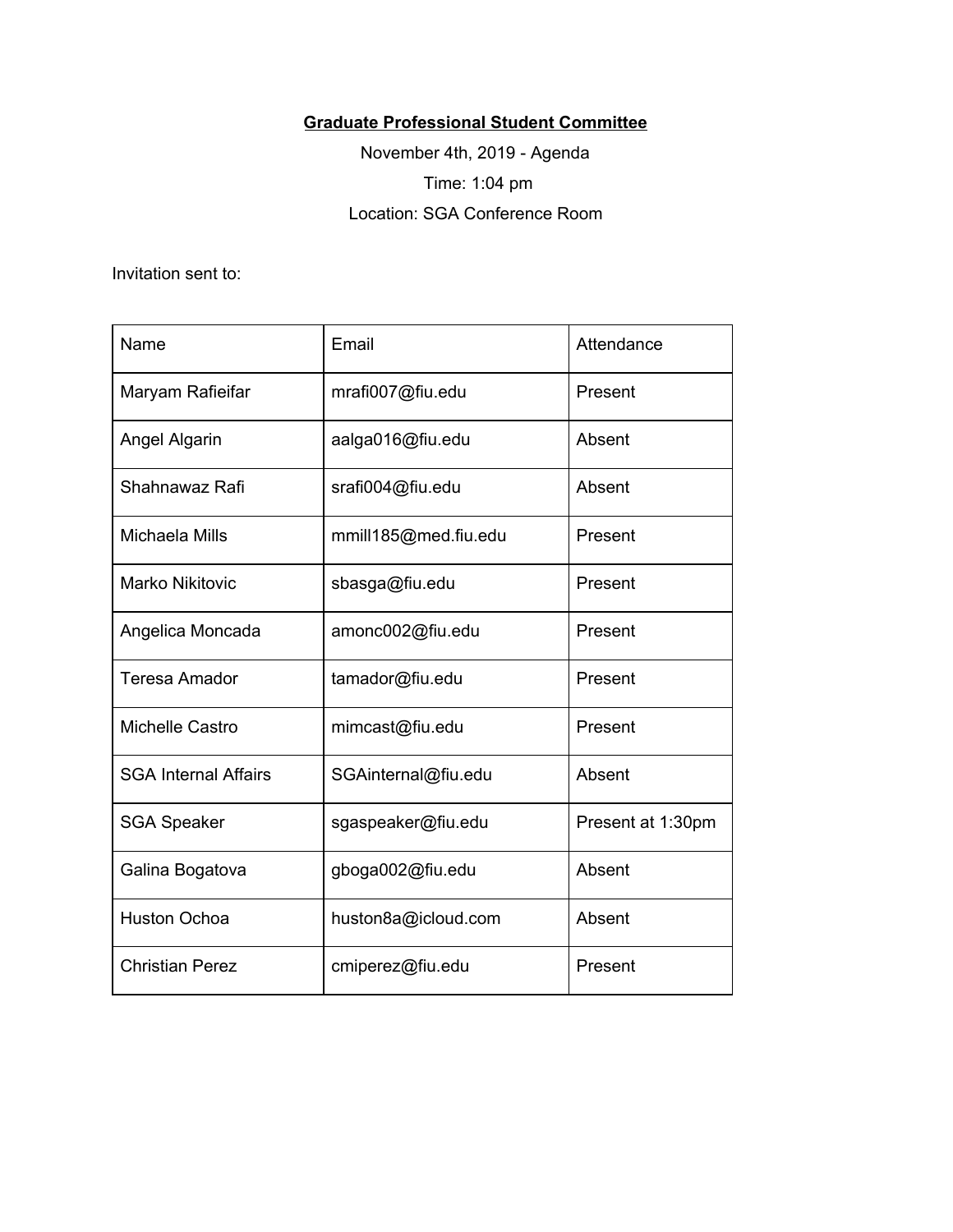For this meeting we will address the following points:

- 1. GradSkeller on Nov 14
	- a. Last details
	- b. Flyers: Marko is still missing their approval
	- c. Responsibilities during the event
		- i. Rafi will pick up the indian food
		- ii. Marko will pick up the Publix food
		- iii. Need to purchase tablecloths. Include this in the PO
		- iv. Check the available giveaways. Check with Michelle
		- v. Marko, Angelica, Christian, and Maryam will be present
			- 1. Michaela present first hour of event
		- vi. Offer sticky notes so they can give feedback and their interests from GPSC. Use the whiteboards to collect them
		- vii. Senators should walk around talking with students and introducing them to GPSC
		- viii. Teresa will create a flyer with travel details
- 2. Discuss the travel approval process
	- a. Teresa: please explain the process of reimbursement and students paying for tickets out-of-pocket.
	- b. Email sent by Inez Stokes to Michaela students should not pay for their travel
		- i. Michelle: not all students have "support" from an office with a university credit card.
		- ii. Differs by department
	- c. Funding for an assistant (possibility)
		- i. Silvana or ask U-wide
		- ii. Teresa said she doesn't think it is necessary
	- d. Discussed a case
		- i. \$387 was approved
- 3. GSAW
	- a. Poster presentations:
		- i. Date: March 30th
		- ii. Venue: booked GC ballroom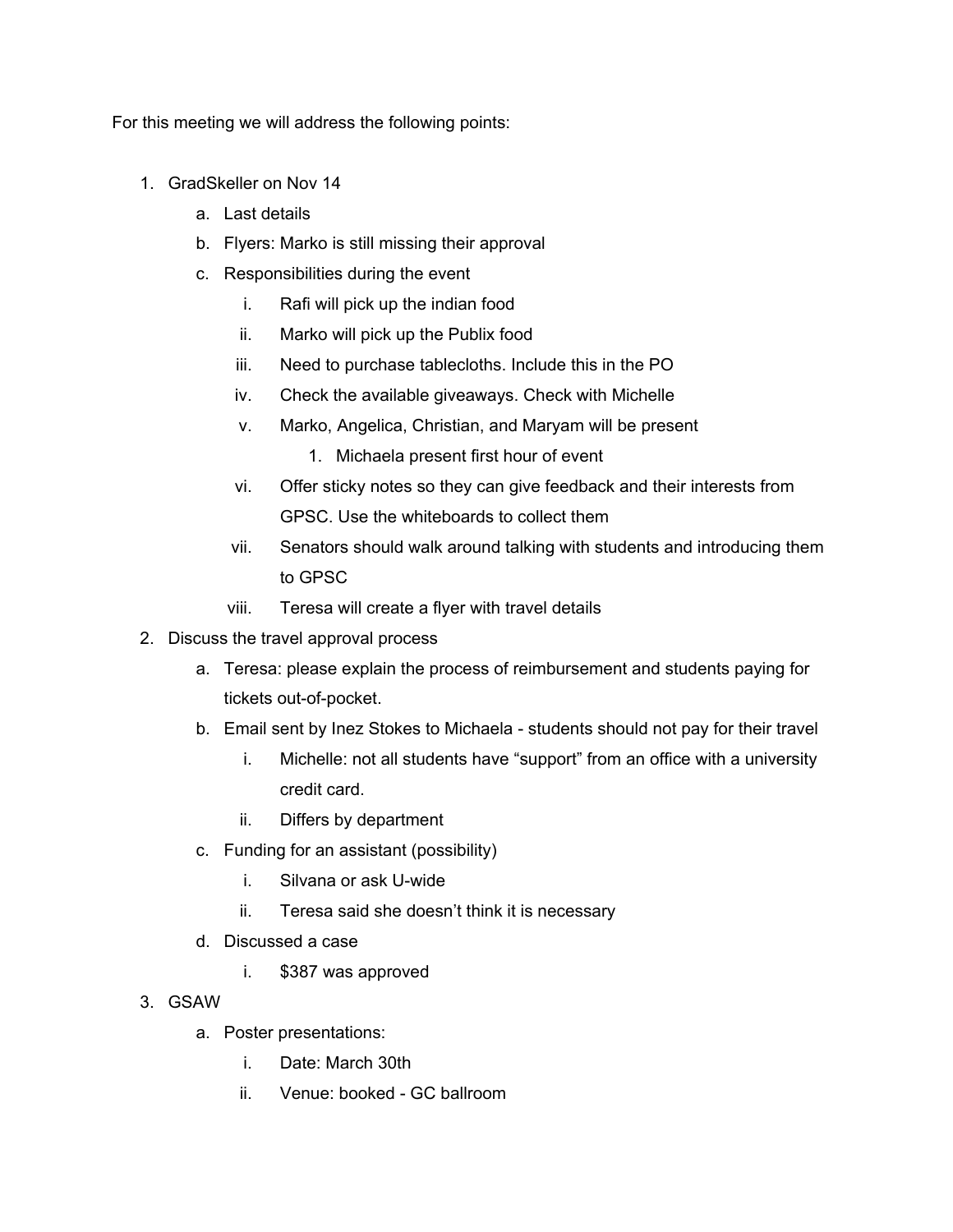- iii. Getting judges for posters is UGS' task
- iv. Maryam will email Dr Kos to request meeting
- b. Social event to be discussed
	- i. Date:
	- ii. Venue:
	- iii. Refreshments:
- c. Request meeting with UGS
- d. Attracting undergrads and grads to the event
- 4. Co-sponsoring Angel's proposed bill supporting increased availability of free femenine products
- 5. Rafi's email about the GAB meeting on October 31st
	- a. Mental health issues and management of stress for graduate school was discussed. Some suggestions was like to organize a General Event on mental health awareness. An exit event type survey may be administered to learn feedback from the event. To reach out to graduate students a decision was considered to talk to the FIU IT to link these events, resources in various FIU related websites. An idea of using the notice board of different computer labs, department were also discussed.
	- b. 3MT competition procedure were also discussed. Not similar but a kind idea called lighting talk was talked about to see if that can be included in next GSAW (just a possibility)
	- c. The update of GSAW preparation of GPSC was asked in the meeting. I shared our idea, then Dr. Kos I believe told me that Angel told her next GSAW is only about poster presentation. They don't have a list of judges at the moment. The post-docs were very cooperative last year working as judge and there were limited faculty presentation. Next GSAW Dr. Kos was skeptical about finding judges.
- 6. Discuss if we want to change GPSC to include more graduate students
- 7. Open discussion